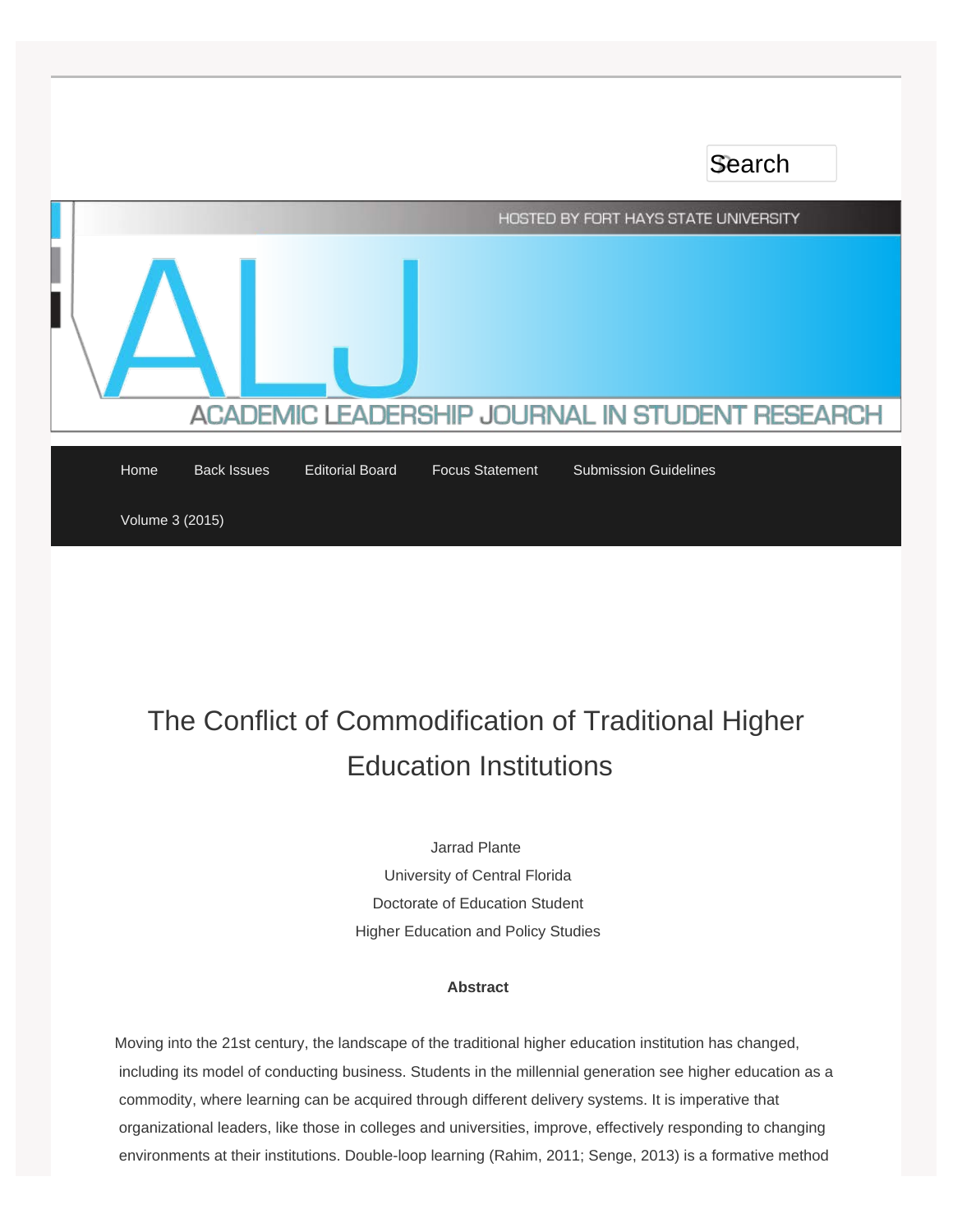of organizational effectiveness that allows top managers to focus on the underpinning of conflicts like commodification of higher education and use strategic decision-making processes to recognize and accept the commodification trends and determine a course of action to improve their campus for the long-term. Force field analysis (Lewin, 1943) determined the driving and restraining forces of whether or not top leaders at colleges and universities throughout traditional higher education should view their institutions as commodities and concluded that the driving forces were more than the restraining forces, and change process was needed to re-establish equilibrium.

 **Keywords:**action theory, commodification, double-loop learning, force field analysis, organizational learning

# **The Topic**

Commodification is a process where items such as goods and services are transformed into objects for sale. People not only live within a market economy but also in a market society within categories that have come to dominate areas of people's lives. This has been increasingly true within higher education institutions. Colleges and universities believe that the education that they offer is a "product" and the students they recruit are treated as customers or "consumers" (T.H.R., 2003). In at risk higher education institutions, this can be viewed as a driver of stress (Martin & Samels, 2009).

# **Problem/Issue Statement**

Higher education has faced complaints for offering poor-quality, overpriced products and services. As a bureaucratic and inefficient industry, it is unwilling to adapt to new markets, is administratively bloated, technologically backward, and is uninterested in teaching (Lazerson, 2010). Moving into the 21st century, the landscape of the traditional higher education institution has changed, including its model of conducting business. The purpose of this study is to discuss the literature of commodification of traditional higher education and determine how organizations learn from and effectively manage that conflict to reduce the stress at their colleges or universities.

# **Significance and Justification**

Commodification of American higher education is a major concern for many institutions. The values of a place for higher learning and education that were once the strength of the nation's institutions have eroded. Undergraduate, graduate, and terminal degrees are the production of "tickets" that can be bought and sold on the open market…reinforcing inequalities that already exist (Martin & Samels, 2009). Today's professors have become producers and students consumers of education (Noble, 2001). According to Carey (2012), Mitt Romney, a legislative stakeholder in higher education, has the right to say:

Students and their families must also be given the information they need to intelligently weigh the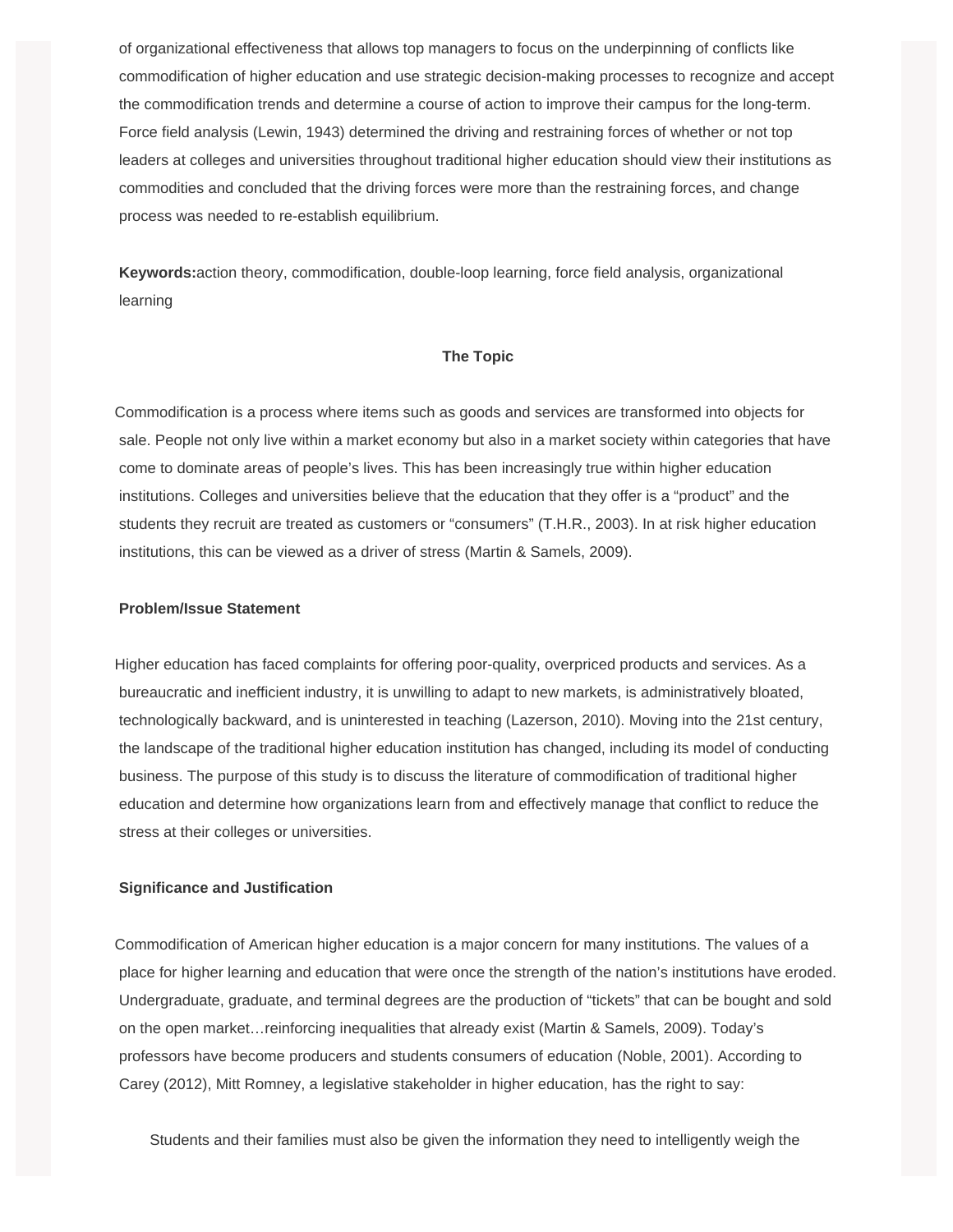costs and benefits of the many options available to them. Better information about products and services helps consumers make more-informed choices, and nowhere is this as important as when students consider a postsecondary education. Despite requirements that colleges and universities report volumes of data to the U.S. Department of Education, there is no simple way for students to access that data and interpret its implications (para. 2).

# **Theoretical Framework**

There is an increased need to improve knowledge about organizational learning and effectiveness so that organizations like colleges and universities can respond effectively to the needs of changing campus environments. These two types of organizational learning are single-loop learning and double-loop learning. One of the imperative objectives to manage conflict within contemporary organizations is to enhance organizational learning that will provide long-term effectiveness (Rahim, 2011).

There are two types of organizational learning. Single-loop learning is the understanding of intervention in problems without changing assumptions, goals, or policies. This results in behavioral and cognitive changes within an already existing paradigm; asking one-dimensional questions and receiving a onedimensional answer (Rahim, 2011). Double-loop learning is a process that extends beyond surface level techniques, goals, and responses to the targeted values and assumptions that underpin the system. The idea is to infuse solutions to problems that are ill-structured and complex and modify the organizations' norms, policies and objectives (Clark, 2015). Organizations who use double-loop systems also take into account their current situations and environment when making decisions (Senge, 2013).



# **Figure 1: Problem Solving Process, Double Loop**  Clark (2015)

Organizations such as institutions of higher education using the double-loop theory can levy this theory through Lewin's Force Field Analysis. Lewin (1943) is the father of social psychology. He stated that behavior is the function of people and their environment. He developed the Force Field Analysis that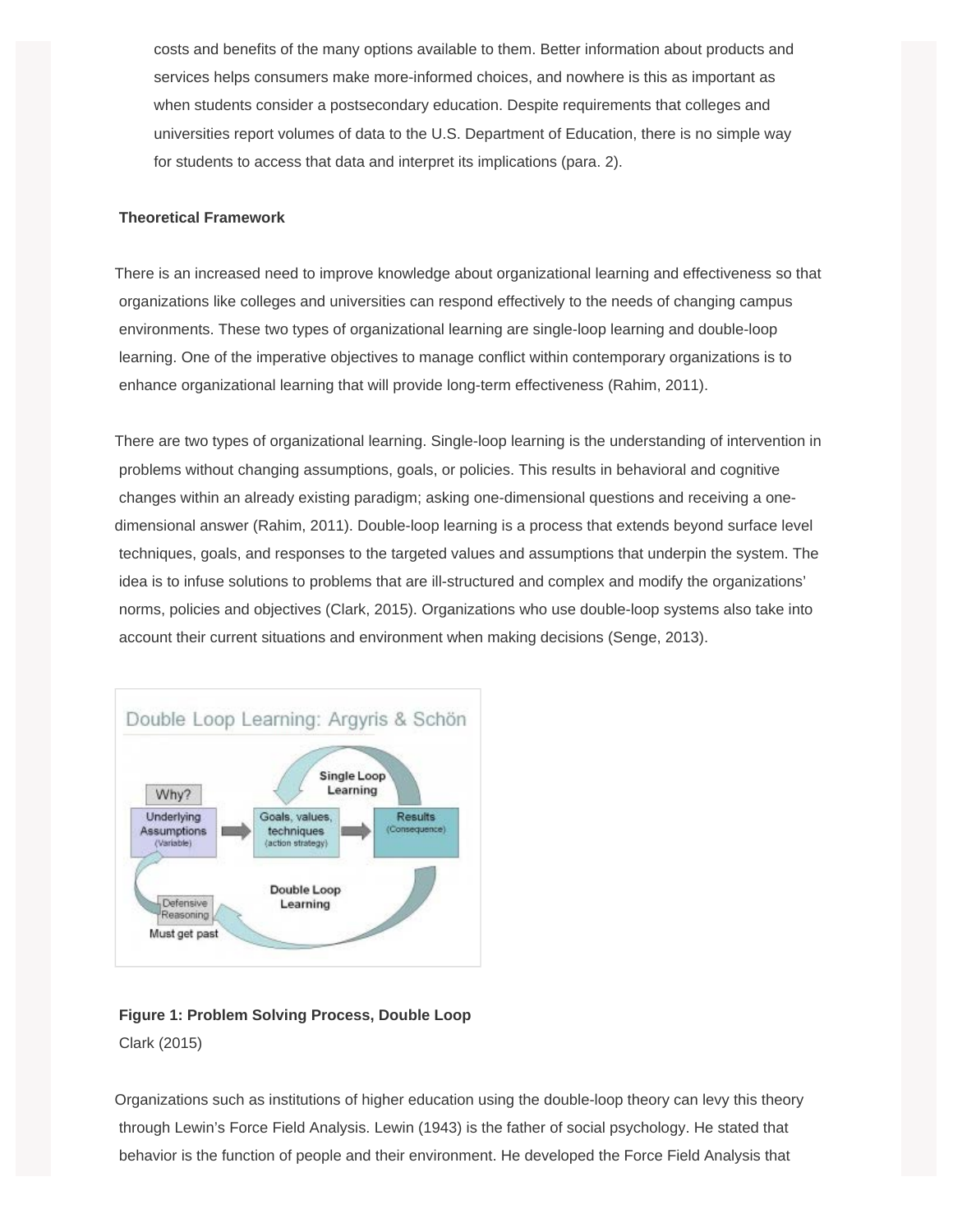provides driving forces (drivers of change), like top leaders in higher education viewing higher education as commodities and restraining forces (restricting change), like top leaders in higher education viewing higher education as status quo, to establish equilibrium. His model of change involves Unfreezing, Moving, and Refreezing. There is a scale of 1-5 for each force where 1 is weak and 5 is strong. The steps include identifying the problem, finding the change objective, identifying and tallying the driving forces and restraining forces to determine change process if needed. If the driving forces are greater than the restraining forces (D>R), then change occurs, though it is easier to lessen the restraining forces than it is to infuse the driving forces to re-establish equilibrium (Lewin, 1943).

# **Literature Review**

Millennials bring with them a sense that higher education is not considered a privilege or a right, but rather, a commodity, which can be acquired through a variety of delivery systems. Therefore, each institution's stakeholders perceive no difference between the products, services, and outcomes that are offered by the institution themselves or their competitors (Fennel & Miller, 2013).

Organizational Learning was introduced over half-century ago, but it has only been in the last decade that it has received much attention within organizational literature. According to Argyris and Schon (1996), organizational learning is a process of detecting cognitive error and seeking and executing behavioral correction of that error (Rahim, 2011).

#### **Historical Context of Commodification of Higher Education**

Commodification is the process of treating something like a commodity—products or goods, services, or articles of trade—giving a more abstract concept to something like traditional higher education. Ranking takes the intangible theory of higher education and "commodifies" it and assigns it a quantitative value—an exchange-value, enabling higher education to take the shape of a competing product and be entered into a competitive market structure (Brunso, Jorgensen, & Viborg, 2012).

The early methods of instruction in higher education stemmed from the influences of medieval, classical, and colonial times, and during the 18th, 19th, and 20th centuries respectively. In the 18th century, students were put into "classes" where they were considered a cohesive social unit. They took the same classes at the same time every day in the same classroom by the same teacher and would then graduate together as a cohort. Moving into the nineteenth century, two more popular methods became prevalent for teaching students. The first was recitation. With a huge emphasis on rote memory, there was an exchange between student and tutor, where the tutor was citing and the student was reciting. Recitation gave way to the Lecture Method, where the professor would literally read from a book and students would try to write not only what was being said, but how it was being said. There was a big shift to seminar-style learning and utilizing labs and libraries in the 20th century, where students conducted research and became more independent (Brubacher & Rudy, 2002).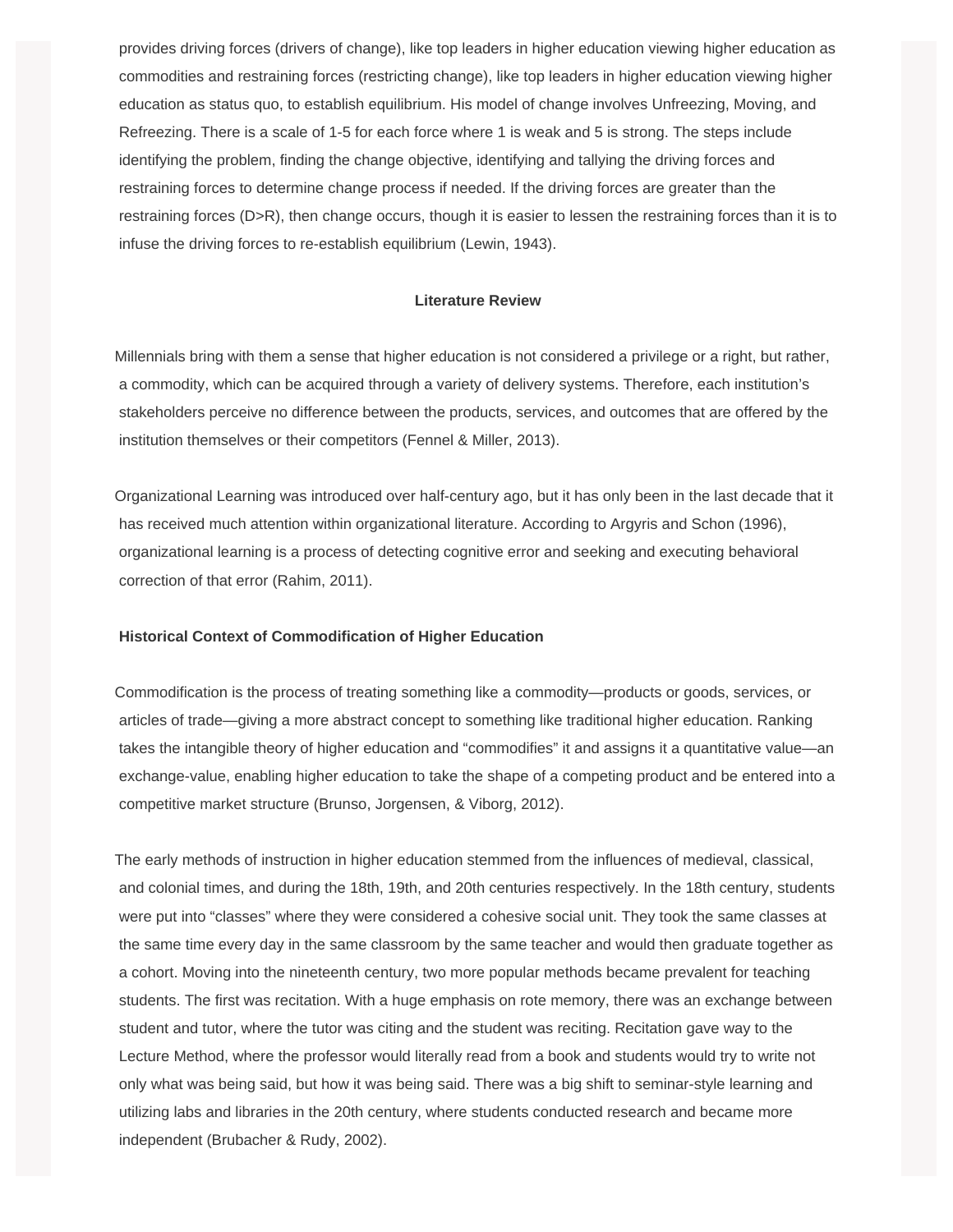In a qualitative study that investigated the purpose of higher education and how it has changed through the commodification of higher education. "It seems as if there is a cultural change, not only within the institution of higher education, but also in a broader societal context. Whether or not it is in the development toward a postmodern consumer society, or it is into a new form of modernity, the globalization of the world has caused changes within all aspects of our lives and naturally also when it comes to higher education institutions" (Brunso, Jorgensen, & Viborg, 2012, p. 44).

Commodification of education has interrupted these fundamental educational processes and distilled the traditional method of education into sellable packages of things. With this transformation happening in the 21st century, teachers have become commodity producers and deliverers, and students have become consumers of more commodities. The student/teacher relationship has been reestablished through the medium of the market, with the buying and selling of commodities taking the appearance of education (Noble, 2001).

# **The Present or Contemporary Status Quo of Organizational Learning and Effectiveness**

Organizational learning is the search for equilibrium between exploitation of old certainties and exploration of new possibilities. Exploitation includes items like production, implementation, and execution. These refer to 'the old paradigm' (Rahim, 2011) mind set and most closely resembles single-loop learning. Exploration captures terms like innovation, discovery, and flexibility (March, 1991). This refers to the 'new paradigm' mindset and most closely resembles double-loop learning (Rahim, 2011).

Organizational conditions like leadership, communication, structure, and technology greatly influence the effectiveness of an organization (Rahim, 2011). Literature references organizational effectiveness as productivity, profitability, turnover, and efficiency – all of which are explicitly, implicitly, separately, or in combination considered criteria for success (Yuchtman & Seashore, 1967).

Several approaches have surfaced to define organizational effectiveness. The first approach is goal attainment and the most widely used approach by researchers and management practitioners. Here, effectiveness is measured by outcomes as opposed to means; social systems achieving its goals and objectives, and these practitioners are concerned with an organization's bargaining position in its environment to obtain resources.

The Systems Resources Approach focuses on inputs rather than outputs; it explicitly treats the relations between the organization and its environment as a central ingredient in the definition of effectiveness (Rahim, 2011; Yuchtman & Seashore, 1967). The Systems Resources Approach only provides inputs and excludes outputs, and therefore yields inaccuracies in its effectiveness model.

The inability to uncover these inaccuracies and a variety of unpleasant truths arises due to faulty organizational learning. This includes habits and attitudes that allow the organization to hide its problems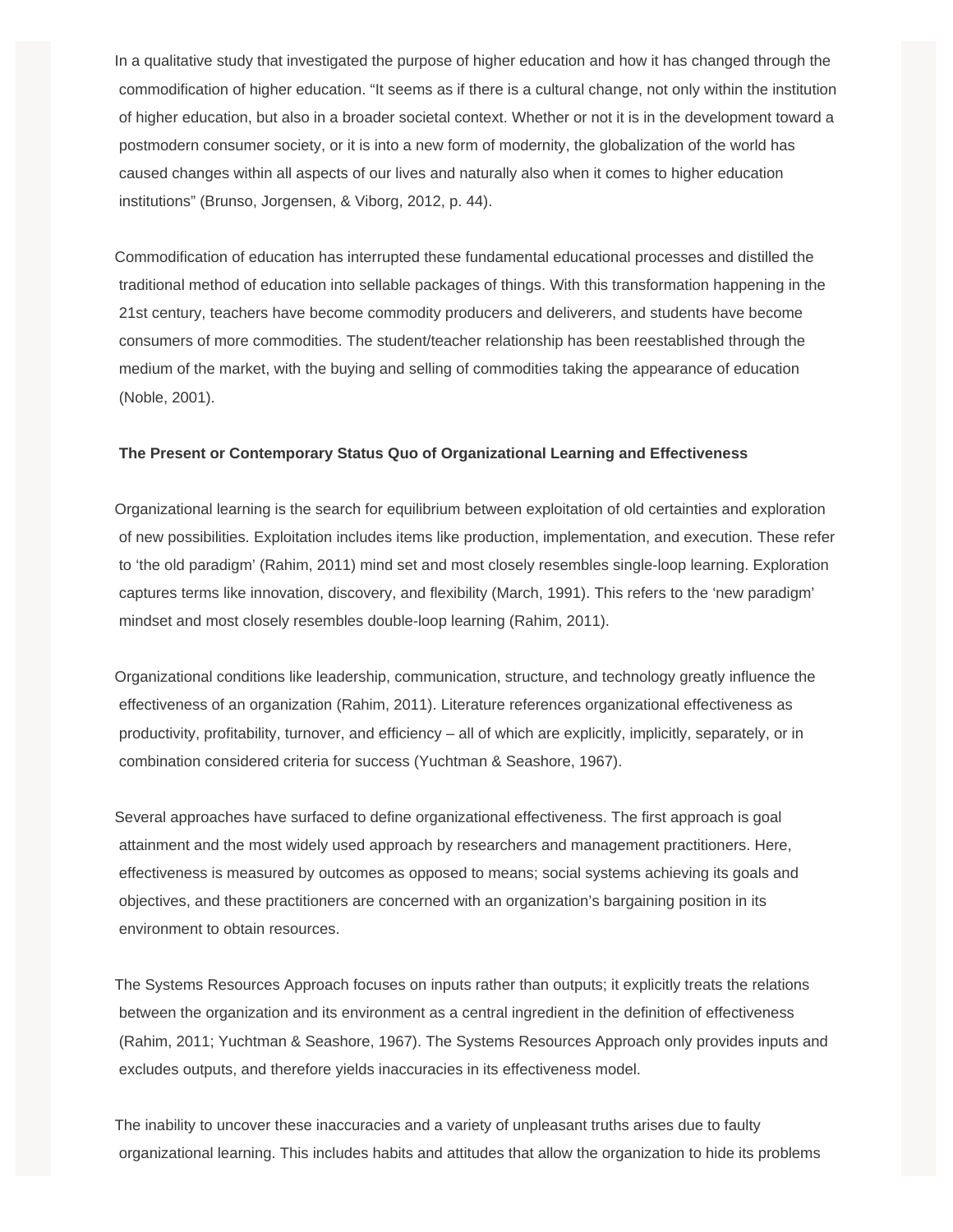that ultimately lead to rigidity and deterioration. Argyris (1977) describes how this process can be reversed by a method he calls double-loop learning.

The double-loop learning theory focuses on solving complex problems and changes as problem-solving advances and can be used with a higher education institution's strategic decision-making process. The theory is based upon a "theory of action" where changes in behavior, values, and leadership are all part of the theory of action, and interaction with others is causal for identifying the conflict, like commodification of traditional higher education. There are four steps in the action theory process:

- 1. Discovering the theory-in-use
- 2. Inventing new meanings
- 3. Producing new actions
- 4. Generalizing the results

Oriented toward leadership inside organizations and applied within the context of management development, the end results of using double-loop learning should allow for better acceptance of mistakes and failures while increasing effectiveness in the decision-making process (Culetta, 2013).

# **The Future of Commodification within Higher Education**

Higher education is transforming, and this includes the trend of commodification. According to Florida's Board of Education (BOE), the Florida College System is at the nexus of transformation—embracing innovation and fostering economic development. As part of their 2012-2013 through 2017-2018 Strategic Plan, Florida BOE will implement Enterprise Florida-related programs, erect technology transfer and economic development centers, and create workforce literacy programs (Florida Board of Education, 2012).

In a recent study on *Responding to the Commoditization of Higher Education*, Fennell and Miller (2013) state that as the economy has slowed, tuition rates have gone up and continue to increase, and graduating high school students are treated as customers being lured into the higher education marketplace. Higher education, "is too important to society to allow its future to be determined by market forces" (Bok, 2009, p. 916).

In an article written on college and university board of trustees turning to a business-style model, governing boards of higher education institutions are increasingly demanding that the president of their institution perform more like CEOs, despite academics who feel that treating their college or university as a business does not fit the higher education mission. Experts in the field say that these moves have been spawned by state and federal funding cuts implying that presidents of universities are transitioning to running their schools like a business with their board of trustees acting as professional boards (Sampson, 2012).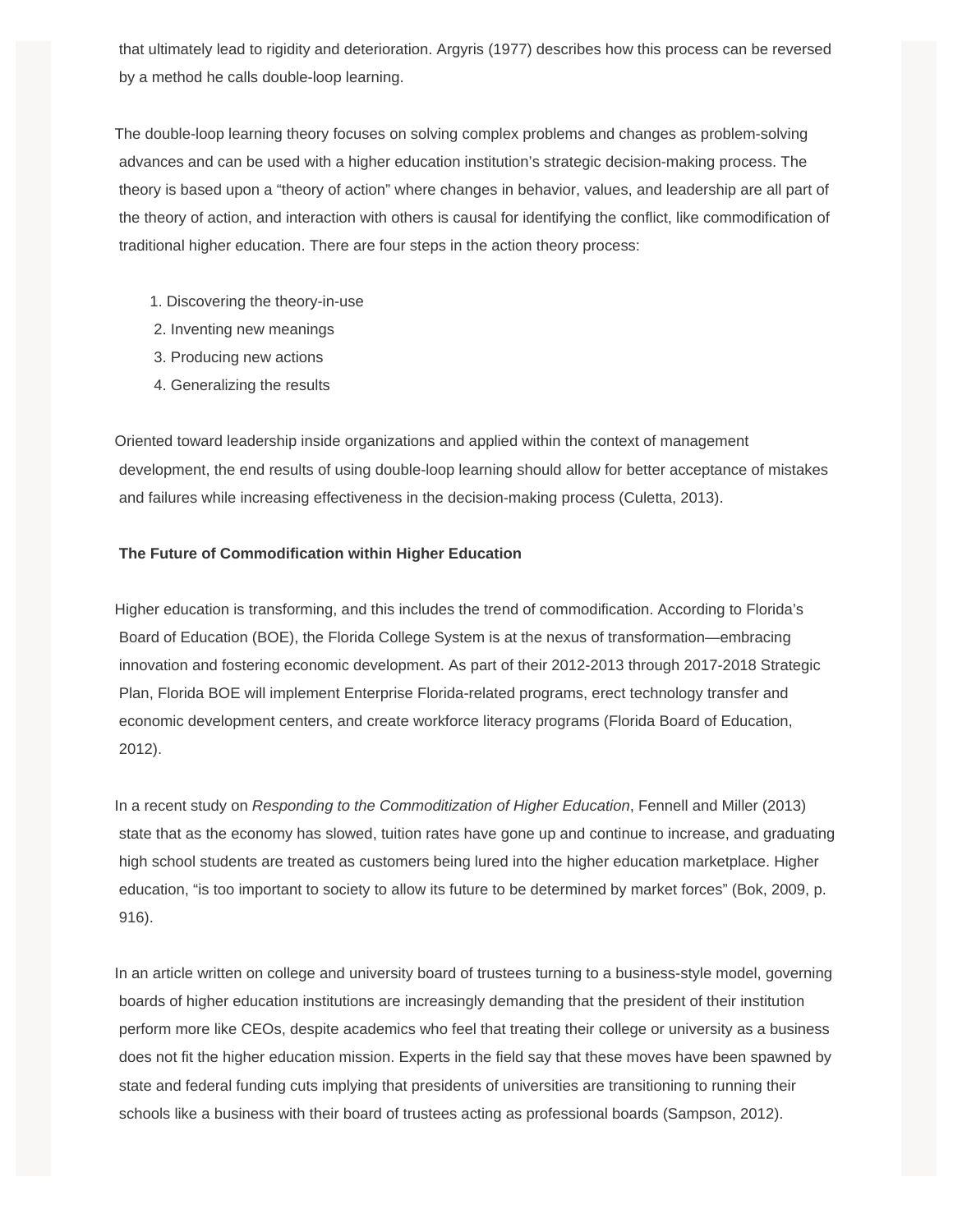## **Recommendations**

Higher education is facing the perfect storm. The demand for higher learning is changing due to changes in student demographics—increasing in older, employed, commuter, and nontraditional students. Online education has changed to whom and how education is delivered and with the popularity of vocational schools and community colleges on the rise, private colleges are competing for fewer traditional students. At the same time, public universities have more students enrolled, but are stretched both physically and financially to meet their needs. With greater public scrutiny and additional demanding consumers, college education is being reduced to a commodity (Fennell and Miller, 2013).

High level managers within higher education need to be aware of their environment as it has become that of a marketplace filled with competitive commodities. Using the double-loop model as a tool will help top leaders delve into the complex problems, like commodification, and collaboratively find solutions that will work for that particular institution and reinforce organizational effectiveness (Senge, 2013).

As college and university presidents and boards begin to assess this conflict within their own institution, they must find out what they want to stop, start, and/or continue doing as this might mean moving resources around. The leadership team must try and understand the wants and needs of their new customers and realize, "If there're going to invest in you, there's going to have to be a return on investment" (Wiley, 2013, p. 12). Meaning, if students are going to invest much time, money, and resources toward earning a degree, the board of trustees must find ways to attract students to their institutions, to keep them there through graduation, and to ensure what is being learned in and outside of class (i.e. co-ops, internships, and service-learning) will assist in their employability.

Kurt Lewin's Force Field Analysis (1943) is a tool that higher education administrators should utilize to examine driving and restricting forces that are occurring within a program, department, unit, or policy. In this case, to determine whether or not top leaders at colleges and universities throughout traditional higher education should view their institutions as commodities. Outcomes from the force field analysis will close the loop on the double loop system by evaluating the results and determining next steps in the process (Lewin, 1943).

# **SUMMARY**

The restraining forces of top managers in higher education not viewing higher education as a commodity yielded a score of 14. The driving force of top leaders in colleges and universities viewing traditional higher education as a commodity provided a score of 20 and is the higher of the two scores. Thus, according to Lewin (1943), since the driving forces are more than the restraining forces, change process is needed in order to re-establish equilibrium.

#### **Conclusions**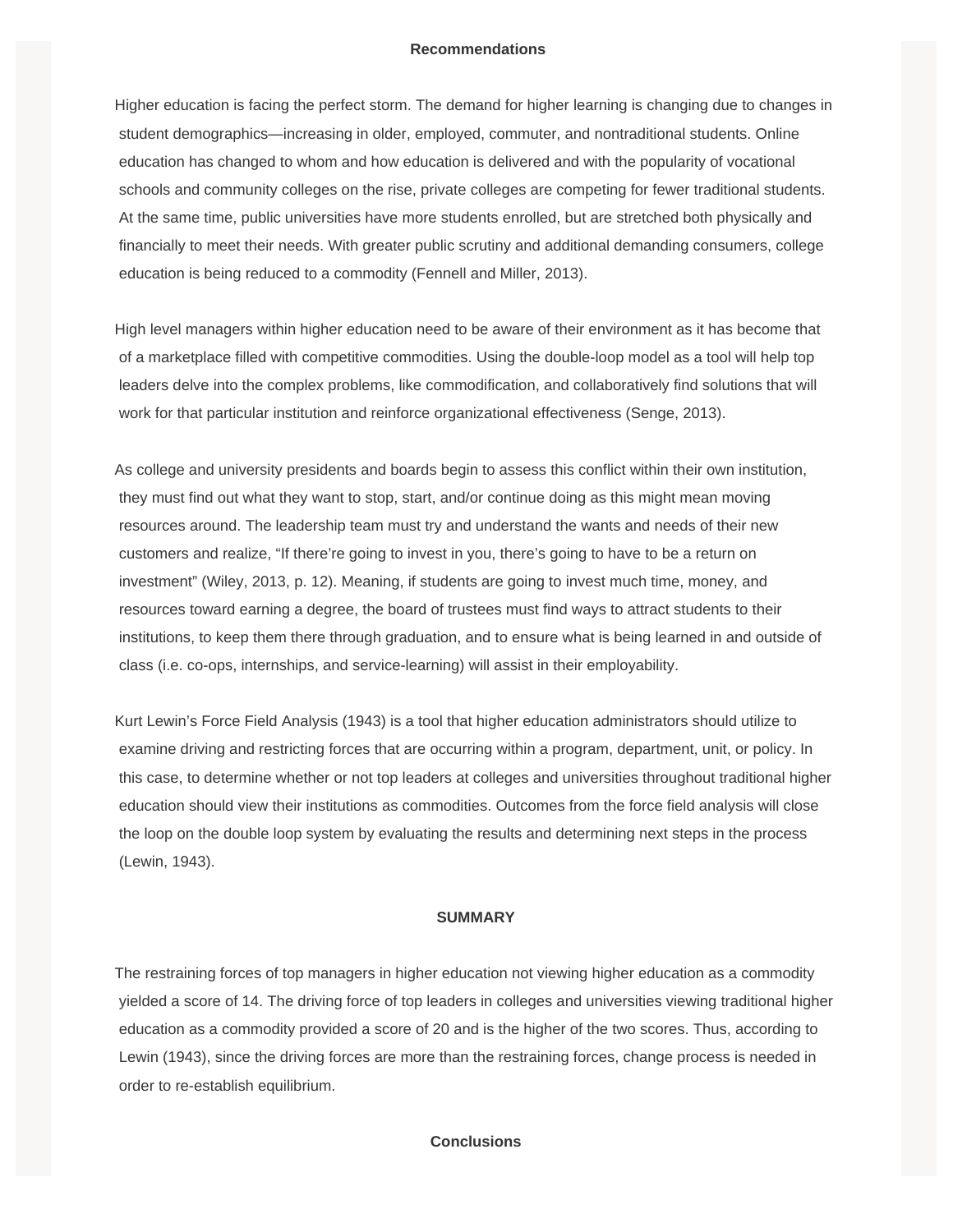It is the responsibility of the leadership of the college or university to review its organizational effectiveness, recognize that commodification of higher education is part of the college landscape, and replace the old paradigm of policies, procedures, and promotion of the institution with new strategies through the use of double-loop learning (Rahim, 2011; Senge, 2013).

Presidents, boards of trustees, and close advisors need to go beyond surface level goals seen in singleloop learning (Rahim, 2011). It is imperative that these leaders utilize and apply the four steps in the action theory process of double-loop learning. Paired with Lewin's Force Field (1943) analysis instrument, the process can be utilized as problem-solving practices to address the commodification issue and other changes or conflict to re-establish equilibrium and increase organizational learning and effectiveness and ensure the stability of higher learning for generations to come.

#### **References**

Argyris, C. (1977). Leadership, learning, and changing the status quo. *Organizational Dynamics, 4*(3), 29- 43.

Argyris, C., & Schon, D. (1996). *Organizational learning–II*. Reading, MA: Addison-Wesley.

Bok, D. (2009). *Universities in the marketplace: The commercialization of higher education*. Princeton University Press.

Brubacher, J.S., & Rudy, W. (2002). *Higher Education in Transition: A History of American Colleges and Universities*. New Brunswick, New Jersey: Transaction Publishers.

Brunsø, A., Jørgensen, L., & Viborg, S. (2012). *Commodification of Higher Education* (Doctoral dissertation).

Carey, K. (2012, May 25). On the Romney higher-education plan. *Chronicle of Higher Education*. Retrieved from http://chronicle.com/search/? search\_siteId=5&contextId=&action=rem&searchQueryString=On+the+Romney+Higher-Education+Plan

Clark, D. (2015, September 13). *OODA and Double-Loop Learning Activity*. Retrieved from http://www.nwlink.com/~donclark/leadership/ooda\_orientation%20.html

Culetta, R. (2013). *Double loop learning*. Retrieved from http://www.instructionaldesign.org/theories/doubleloop.html

Fennel, M., & Miller, S.D. (2013). *Responding to the commoditization of higher education*. Retrieved from http://www.presidentialperspectives.org/pdf/2013/2013-Chapter-0-and-1-Against-the-Windmills-HE-